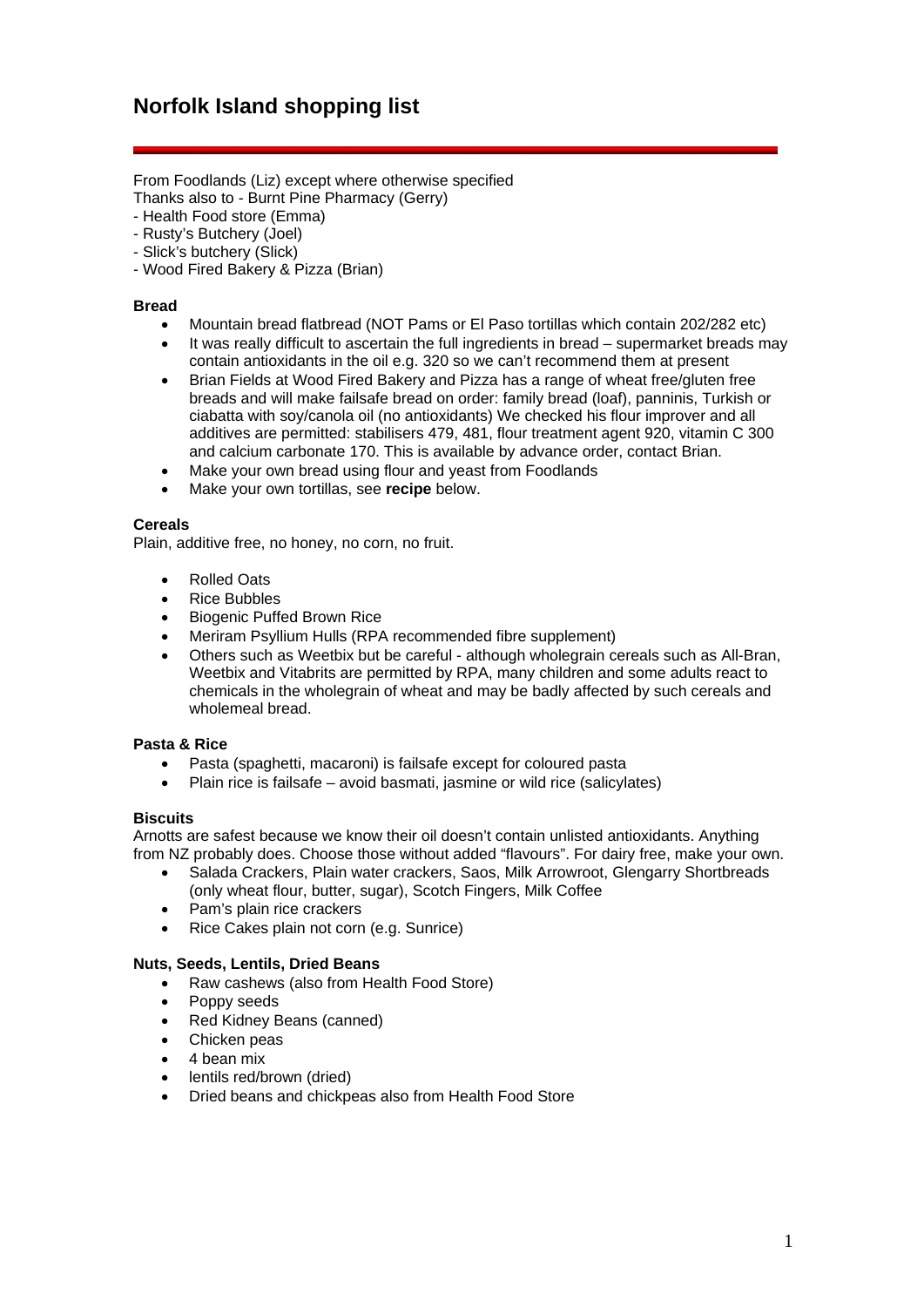# **Cooking oil**

• Pure canola, soy, sunflower e.g. ETA canol, B&G canola NOT Top Cook oils with 319

## **Baking**

- Dried yeast, Plain flour, Rye flour, SR flour, gluten free flours
- Bicarbonate of soda, Citric Acid
- For people who don't react to amines: Nestle dark choc chips

### **Eggs**

• are failsafe

#### **Milk**

- Cows milk
- Goats milk (naturally contains A2 beta casein proteins)
- condensed milk
- milk powder
- UHT milk

### **Butter, Cream, Margarine**

- Butter (pure butter e.g. Mainland NOT Mainland Country Soft which contains annatto colouring)
- Margarine: none recommended everything I looked at contained either sorbate preservatives (200,202) or colour annatto. See Nuttelex under Dairy Free
- Cream

### **Cheese**

- Philadelphia cream cheese in packet NOT tub (sorbates)
- People who don't react to amines can eat cheeses (avoid strong cheeses if you react to glutamates) NOT cheese slices – everything I looked at contained additives

### **Dairy Treats**

- Wave Vanilla flavoured milk no nasty additives, should be limited due to vanilla flavour.
- For people who can tolerate amines, chocolate flavoured milk may be OK but the strawberry flavoured milks I saw contained artificial colour listed as either 129 or allura red (as well as salicylates in strawberry flavour) although in Australia many brands are now switching to natural colour 120 cochineal.

#### **Dairy free**

- Soy milk (e.g. Sanitarium So Good and others)
- Rice milk
- **Nuttelex Original margarine**
- So Good Vanilla Bliss icecream see frozen below

#### **Yoghurt**

- Slimmers Choice natural yoghurt
- Fresh n Fruity natural yoghurt (NOT fruit yoghurts even if you can tolerate salicylates, they contain preservative 202)
- Easiyo natural yoghurt base to make your own (but be careful of a strong flavour yoghurt should be fresh and mild otherwise it will contain amines) - or you can use a commercial yoghurt as a starter and after that use half a cup of your own yoghurt each time

## **Custard**

- Edmonds custard powder with colours 101, 160a (NOT Foster Clark's with 102, 100)
- Swiss Maid custard in refrigerated cabinet (with natural colours 100, 160a 100 is turmeric, some sensitive salicylate responders may have problems with that)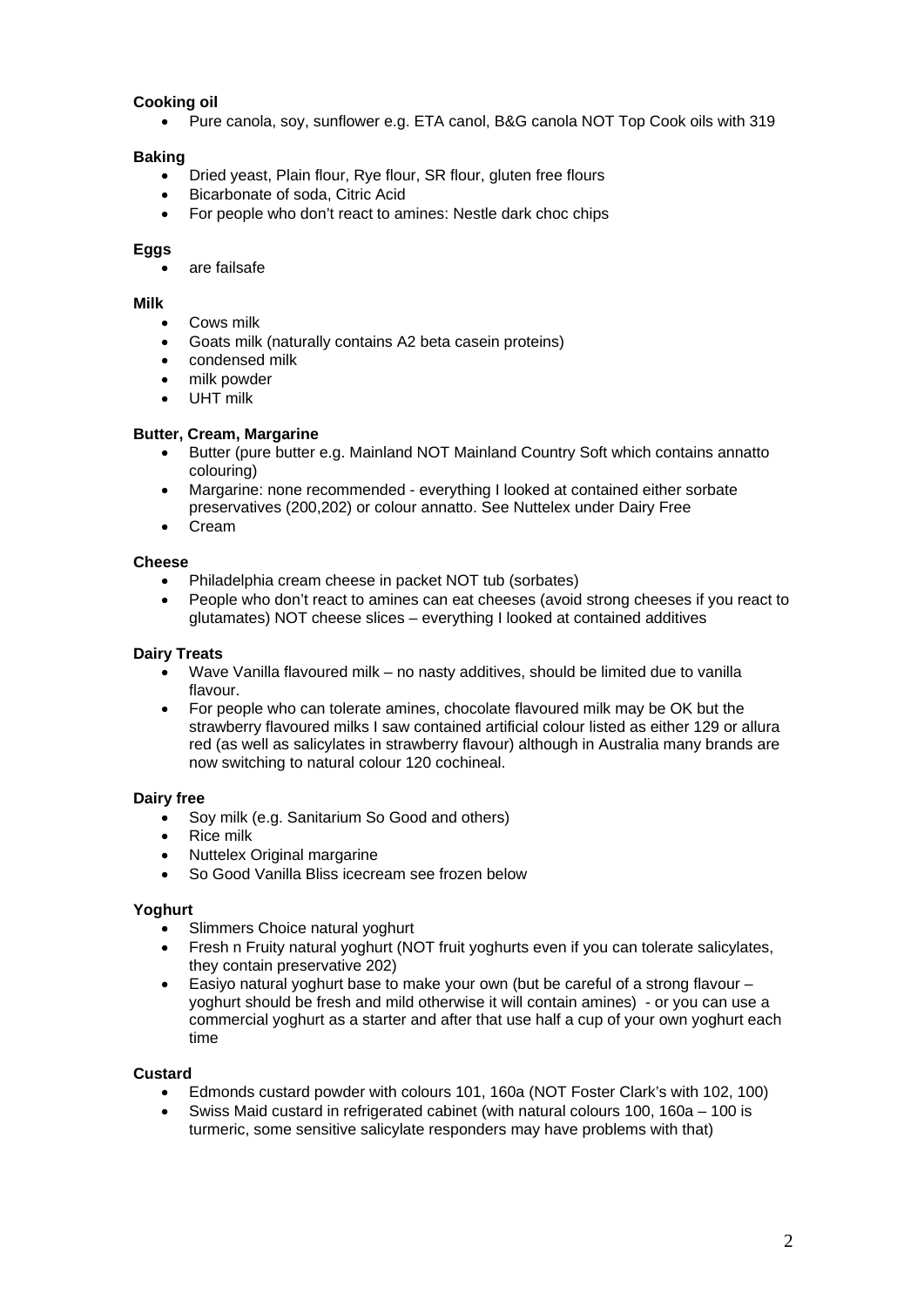## **Sweeteners**

- Sugar (caster, white), brown is limited NOT raw due to salicylates
- Golden Syrup (limited due to some salicylates
- Maple syrup must be PURE (from the health food store)

Xylitol (from Health Food Store, not recommended by RPA as far as I know but some failsafers use it: NOT for people with irritable bowel symptoms, beware of laxative effect)

### **Snacks**

- Red Rock Deli plain chips
- Parkers Pretzels
- Pappadums (plain e.g. Pataks)

For people who don't react to amines:

whole dried bananas (from the Health Food Store)

#### **Sweets**

Intended as treats, and limited

- Milky bar chocolate
- Pascalls White Marshmallows (you can buy in bulk when available and freeze; my kids like eating them frozen)
- Werthers Original butter candy
- Werthers chewy toffee (but contains maltitol watch for laxative effect)
- B&G Milk Bottles (contain strong flavour, limited)
- B&G Jersey caramels (contain strong flavour, limited)

The Natural Confectionery Co sweets are free of artificial colours and preservatives but are not suitable for failsafers due to salicylates and amines in strong fruit flavours

#### **Icecream cones**

I couldn't find any that were OK – Pams contained 3 artificial colours (102,110, 155) and possibly unlisted 320 in the veg oil.

### **Gluten Free**

- Many options  $-$  e.g. Orgran gf flour and many others
- Rice Crumbs (Orgran) are used by most failsafers instead of preserved bread crumbs

#### **Frozen**

- Brussel Sprouts
- Frozen peas (not for the strict elimination diet but usually tolerated unless you are very sensitive to glutamates)
- Frozen beans
- Chickens Whole (plain not stuffed)
- Chicken Breasts
- Spring roll paper
- Pampas Puff Pastry (NOT B&G with 202, 281, 320)
- Birds Eye Hash Browns (but NOT chips which contain annatto 160b)
- NOT McCains frozen chips/potato products due to unlisted 320
- Sara Lee French Vanilla, Butterscotch
- Tip Top vanilla, Hokey Pokey (NOT French vanilla with 102, 110)
- Sanitarium So Good Vanilla Bliss (dairy free and low fat recommended!)

#### **Drinks**

- Water is the best drink I couldn't believe the wonderful quality of Norfolk tap water
- Soda water (best is the local Cascade Drinks soda water in glass bottles)
- Decaf coffee e.g. Nescafe
- Carob powder (a chocolate powder substitute, Emma at the health food store will order it for you)
- For people who don't react to amines: cocoa with no added flavours
- Whisky (Scotch whisky e.g. Johnnie Walker not bourbon)
- Gin (with preservative free tonic)
- Vodka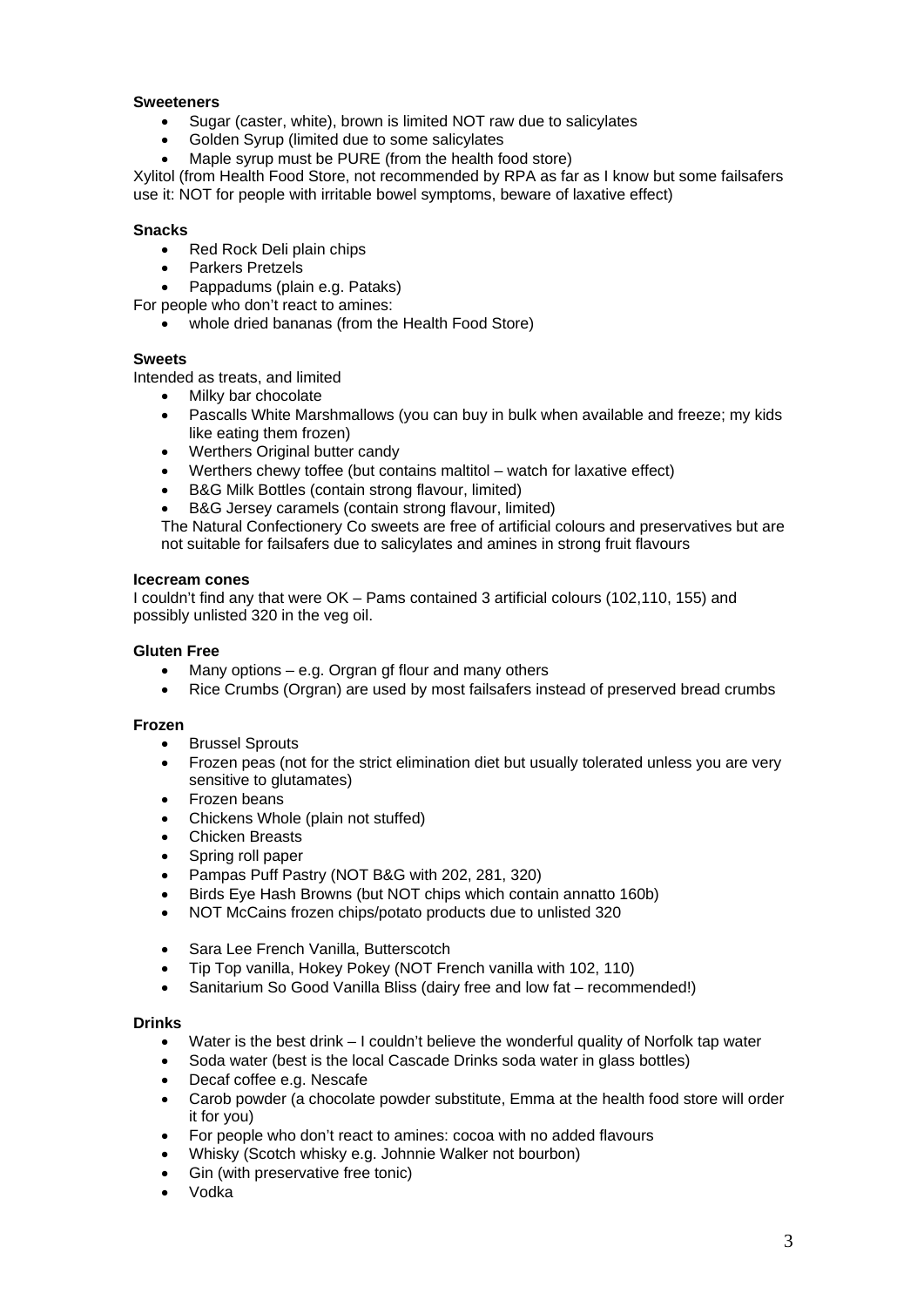**Treats (limited)** Lemonade: Preservative free (no 211, e.g. Schweppes lemonade in bottles but read the label) Tonic: Preservative free (no 211, e.g. Schweppes Tonic in small glass bottles) Both the above are permitted in limited quantities – one glass per week of lemonade – on the elimination diet, due to salicylates and amines in lemon flavour.

# **Fruit & Vegetables**

- Canned pears in light syrup (e.g. SPC)
- Fresh pears in season (soft Williams, not crisp China or similar)
- potatoes (white or brown NOT red e.g. Pontiacs, NOT small new)
- cabbage
- celery
- garlic
- spring onions
- leeks
- chives
- mung beans
- iceberg lettuce
- chokos (easy to grow at home, good in stir fries)

## **If you can tolerate amines/glutamates**

- people who don't react to amines can eat pawpaw & bananas
- people who don't react to glutamates can eat green peas (& grow your own)

## **From Music Valley/Sat produce markets**

• spring onions, leeks, green beans, cabbage, iceberg lettuce

### **For people who can manage some moderate salicylates** (note you will probably have to limit amounts):

- sweet potato (easy to grow yourself)
- fresh corn on the cob (can grow yourself)
- carrots
- butternut pumpkin (I saw some at the health food store)
- tamarillos (easy to grow yourself, long harvesting season, see recipe below)
- mangoes (can grow yourself, freeze well)
- parsley (use for colour not flavour)

## **Fish**

- Seafood should be very fresh (preferably within 12 hours of capture), fish should be white (not pink e.g. salmon or tuna). People who don't react to amines can eat seafood and e.g. plain tinned tuna and salmon
- Very fresh shellfish can be failsafe (e.g. oysters, scallops), prawns are never failsafe (sulphited)

## **Meat**

- Beef, lamb, veal or rabbit NOT pork. Fresh not cryovacced is best.
- Failsafe sausages are available from Rusty's or Slicks (pre-order for fresh although there may be some leftover from an order or frozen)

## **Household cleaners** (all preferably fragrance/perfume/aroma free)

- Lux flakes
- Omo sensitive washing powder
- Vinegar and soda bicarb for cleaning instead of smelly cleaners
- No air fresheners (who needs them with wonderfully clean Norfolk air)
- Washing-up liquid choose the least smelly (the only fragrance free one we know of is difficult to get: http://www.seventhgeneration.com/Free-and-Clear)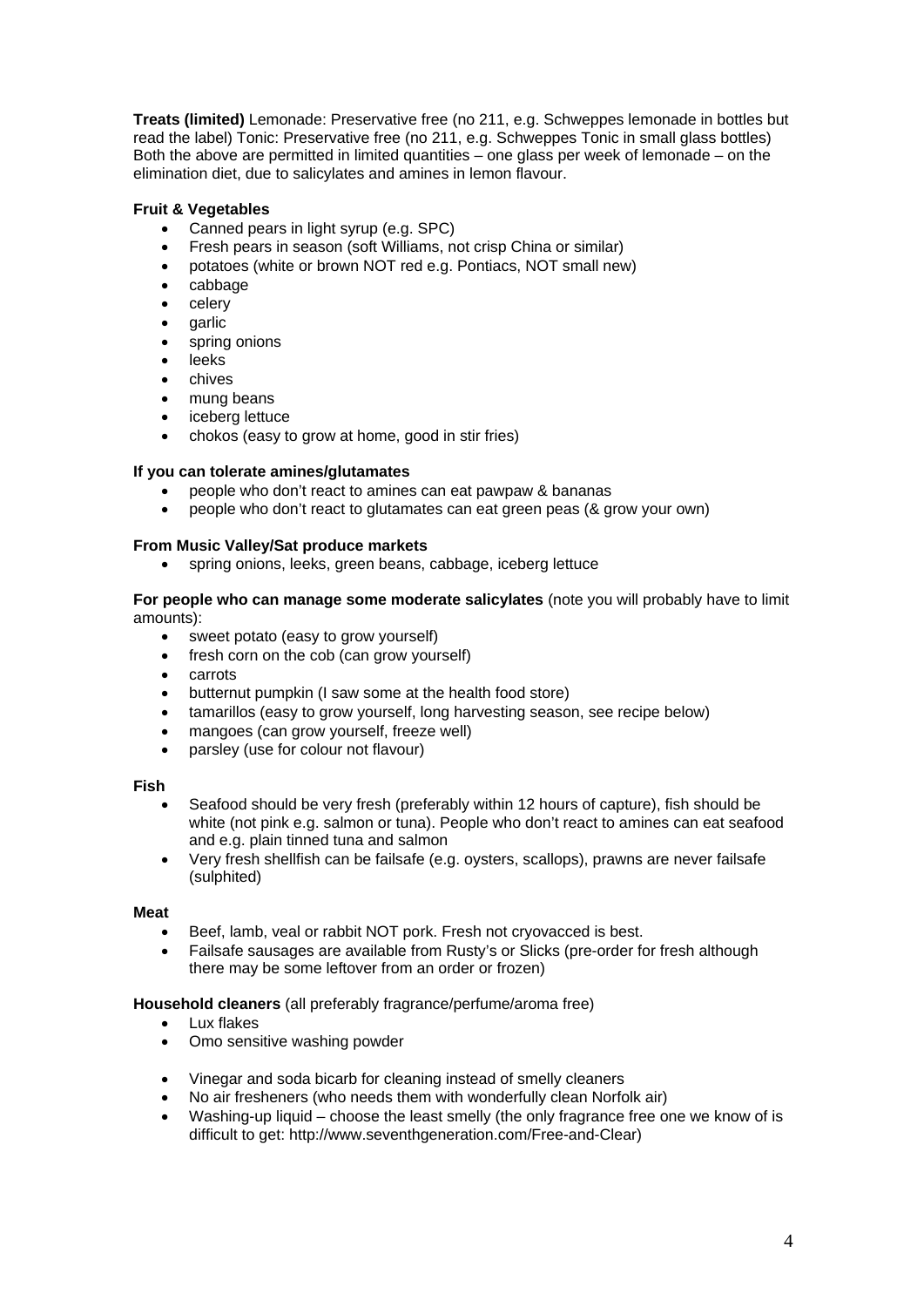**Toiletries** (all preferably fragrance/perfume/aroma free)

- Shampoo & Conditioner (e.g. Dermaveen from the Pharmacy)
- Deodorant: e.g. Simple roll on from pharmacies; Crystal Mix spray on from the Health Food Store; QV spray from pharmacies
- Soap e.g. Simple or Dove from supermarkets ( QV bars from the pharmacy)
- Moisturisers: Dermaveen, QV, Cetaphil or Alpha Keri from the pharmacy

# **Supplements recommended by RPA**

- Calcium: Caltrate 600 mg, plain white unflavoured tablets. (Not coloured, fizzy or flavoured with extras) available from Burnt Pine Pharmacy
- FGF Iron from Abbotts available from Burnt Pine Pharmacy
- Antacid (& food reaction antidote): ENO antacid powder, regular (not lemon) flavour available from Burnt Pine Pharmacy
- Elevit pregnancy supplements can be ordered from Burnt Pine Pharmacy(you don't have to by pregnant and the dose is usually halved for children under 12)
- Amcal One a Day Multivitamins (half dose per day for children) available off-island
- Orthoplex children's by mailorder http://www.b2bworld.com.au/hp/category77\_1.htm
- Melrose Flaxseed Oil (RPA recommended omega supplement) Health Food Store

**Painkillers**: recommended by RPA: paracetamol and codeine (NOT aspirin or neurofen or anything that contains a warning for aspirin sensitive asthmatics) Most panadol products contain potassium sorbate (preservative 202) except:

1) Panadol Mini Caps have 3 artificial colours in the gelatine capsule but are OK if you empty out the contents and mix with 1 tbspn of failsafe icecream or golden syrup). Check dose for children (ask Gerry or email us for the Children's Paracetamol Recipe)

OR 2) Panadol Children's Chewable 125 mg - ingredients: paracetamol, mannitol, saccharin, maize starch, stearic acid. The main problem with these is the mannitol. Mannitol and other polyol sweeteners in foods have to carry a warning "Excess consumption may have a laxative effect". NOT OK for children with irritable bowel symptoms.

OR Off-Island – Herron paracetamol and some own brand pharmacy products are preservative free

**Other medications**: avoid colours, preservatives and flavours if possible

**Eating out:** We ate Brian Fields' (Wood Fired Oven & Pizza) creamy chicken pies and they seemed to be failsafe (forgot to ask if they have pepper in them but they tasted mild and homemade); the Golden Orb does a good soy decaf ... and I'm sure there are others ...

## **Norfolk support:**

- **For failsafers**, email Lucy: lucytoons@ninet.nf
- **For coeliacs**: Margaret Buffet (local contact for Coeliac NSW) 0011 67 2322005
- At Hilli's café nearly everything is gluten free
- Dino's and the Garrison have 3 or 4 GF items each
- Many cafés have GF items

## **Off-Island support**

- email **[confoodnet@ozemail.com.au](mailto:confoodnet@ozemail.com.au)** for our list of supportive dietitians in Australia/NZ
- see [www.optimumintake.com.au](http://www.optimumintake.com.au/) for online nutrition analysis (\$49)
- email with 'subscribe' in the subject line to:

[failsafe\\_newsletter-subscribe@yahoogroups.com](mailto:failsafe_newsletter-subscribe@yahoogroups.com) (free newsletter, 4 per year) AND

[failsafebasic-subscribe@yahoogroups.com](mailto:failsafebasic-subscribe@yahoogroups.com) (free email parent group)

• see more groups at <http://www.fedupwithfoodadditives.info/support/email.htm>